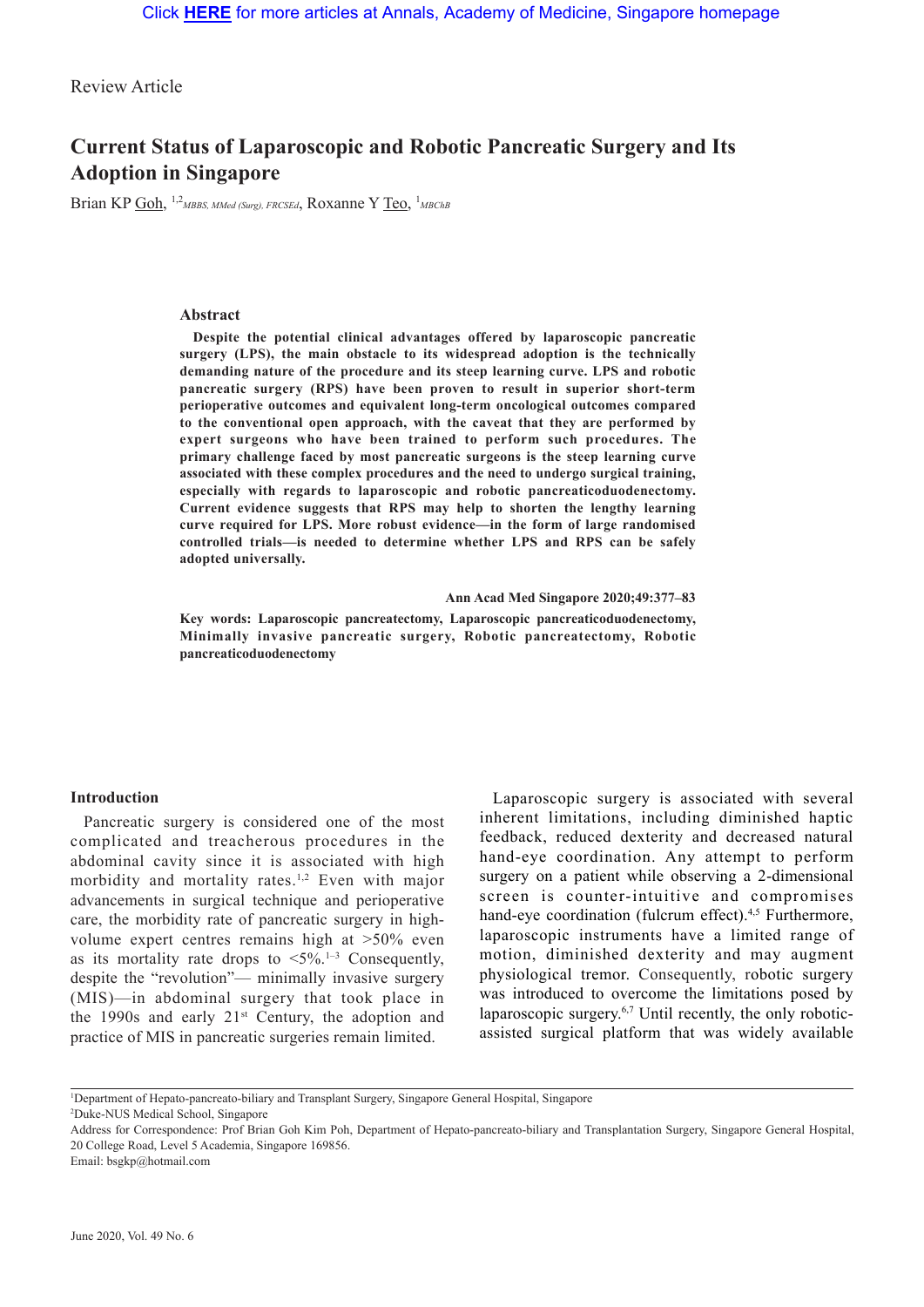around the world was the Da Vinci system offered by Intuitive Surgical, Inc. (Sunnyvale, CA, USA) which offered the advantages of a 3-dimensional view (that offsets the loss of hand-eye coordination in laparoscopic surgery), 7 degrees of freedom that replicate human movement with superior dexterity, elimination of physiological tremor and ergonomic comfort.4,5 In theory, the advantages of this robotic platform would translate into superior fine suturing and dissection that are frequently required in major pancreatic surgery, especially pancreaticoduodenectomy (PD).<sup>8,9</sup>

Although the first laparoscopic pancreatic surgery  $(LPS)$  was performed in the early 1990s,<sup>10</sup> the adoption of LPS remained slow; it was only in the past decade that a significant increase in the adoption of LPS by surgeons from around the world was observed.<sup>11</sup> Compared to the open approach, LPS is reported to provide the added benefits of smaller incisions with better cosmetic results, lower level of postoperative pain and estimated blood loss, shorter hospital stay and recovery time with equivalent morbidity and overall mortality rate.12–18 It is, however, important to emphasise that most of the evidence that supported the use of LPS is limited to retrospective case-control studies, $12-18$  and only 4 randomised controlled trials (RCT) had been performed to date.19–22

Despite the clinical advantages offered by LPS, the major obstacle to its widespread adoption is the technically demanding nature of the procedure and its steep learning curve.<sup>23</sup> This is attributed to the retroperitoneal location of the organ, its proximity to major vasculature and high propensity for complications such as pancreatic fistula and bleeding. Moreover, major pancreatic surgeries are relatively rare procedures in most tertiary health institutions, making it difficult for many surgeons to obtain sufficient case volume to attain proficiency.

### **Distal Pancreatectomy**

Distal pancreatectomy (DP) is performed for tumours or pathologies that involve the body and tail of the pancreas.2 For technical reasons, a concomitant splenectomy is also performed since the splenic artery and vein are closely related to the pancreas with many small branches and tributaries that communicate between the pancreas and these vessels. Since DP is technically more simple to perform than PD, laparoscopic distal pancreatectomy (LDP) is therefore more widely performed than laparoscopic pancreaticoduodenectomy (LPD).5 DP has been

proposed as an ideal surgical procedure for MIS as unlike PD, it does not require any complex reconstruction.<sup>5,24</sup>

Nonetheless, as a minimally invasive procedure, LDP remains technically challenging and complex, and has been reported to be associated with an open conversion rate of up to 38% by even reputable high-volume tertiary centres.25 Studies have shown that LDP offers several advantages over open surgery, especially in short-term perioperative outcomes including less postoperative pain, quicker recovery and decreased blood loss.12–14,26,27 However, most of these studies were retrospective case-control series. In the only RCT (LEOPARD) that compared minimally invasive DP and open DP by the Dutch Pancreatic Cancer Group, Rooij et al found that the former was significantly associated with decreased blood loss and reduced time to functional recovery at the expense of longer operating time.21 Similarly, a recent large international cohort study that analysed 1562 minimally invasive DP with 18% open conversion vs 1359 open DP from the American College of Surgeons National Quality Improvement Program demonstrated a risk reduction rate of 11% in composite major morbidity.<sup>27</sup>

Although DP is commonly performed with *en bloc* splenectomy, recent studies have recommended spleen preservation since it reduces the risk of postsplenectomy infection and thrombocytosis, haematologic abnormalities and overall morbidity.<sup>28,29</sup> Most pancreatic surgeons concur that the spleen should be preserved as far as possible in benign and borderline malignant neoplasms,<sup>5,22</sup> and 2 techniques have been described for spleen-preserving DP: 1) in the Warshaw technique, the splenic artery and vein are resected, leaving only the short gastric vessels for perfusion of the spleen; and 2) in the Kimura technique, the splenic vessels are spared.<sup>5</sup> Technically, splenic vessel preservation procedures are more demanding since they require meticulous separation of the splenic vessels from the pancreatic parenchyma and ligation of numerous branches of the splenic vessels supplying the pancreas. Consequently, operating time and blood loss tend to be higher. The Warshaw technique, however, is associated with a higher incidence of splenic infarction and left-sided portal hypertension with gastric varices.<sup>24</sup>

Numerous retrospective studies have shown that a major advantage of robotic distal pancreatectomy (RDP) over LDP is that it offers superior spleen preservation rate.25–34 It is hypothesised that improved dexterity of the robotic system facilitates suturing in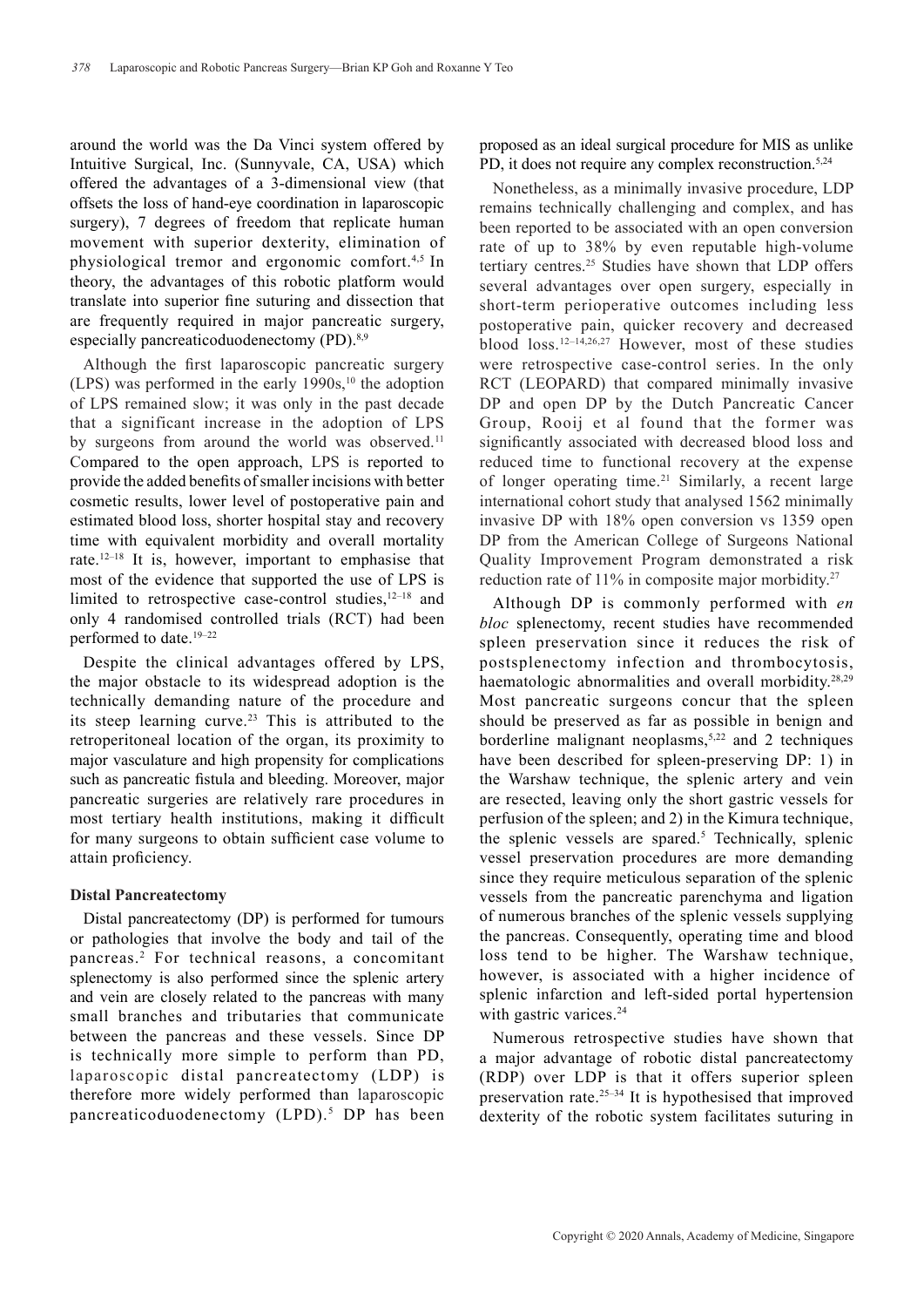tight spaces and more accurate control of the splenic tributaries, thereby allowing more accurate dissection of splenic vessels from the pancreatic parenchyma.<sup>4,5</sup> These advantages improve the rate of spleen and splenic vessel preservation in DP.

Another advantage of the robotic platform is the lower open conversion rate to open surgery compared to laparoscopic surgery, especially during the learning phase. 35 Conversion to the open procedure is undesirable since it mitigates the advantages of MIS, resulting in increased operating time, intraoperative blood loss and need for blood transfusion, higher complication rates and longer hospital stay.25,26,36 It is, however, important to emphasise that no RCT has been performed to compare LDP with RDP, and that numerous confounding factors—such as selection bias and learning curve—could have accounted for the findings of these non-randomised studies.

### **Pancreaticoduodenectomy**

Tumours that are located in the periampullary region require formal resection via PD. As a result of the highly complex manipulations that are required during resection and anastomoses thereafter, the minimally invasive surgical approach is only performed by a few pancreatic surgeons in high-volume centres.37–42 In 1994, Gagner et al<sup>10</sup> reported the first study of LPD; however, the steep learning curve of LPD led to its slow adoption compared to LDP. Even today, the practice of MIS in PD is limited and remains controversial, given the technical complexity of the procedure and lack of perceived advantages over the open approach.

A few large series of LPD37–9 and robotic pancreaticoduodenectomy (RPD)<sup>40,41</sup> from high-volume centres had reported excellent results associated with MIS. To the best of our knowledge, 3 RCT<sup>19,20,22</sup> had evaluated short-term outcomes of LPD against open PD, but with mixed results. While 2 single-centre RCT from India and Spain<sup>19,20</sup> reported short-term benefits associated with LPD including decreased blood loss and shorter hospital stay at the expense of longer operating time, a multicentre RCT from the Netherlands was forced to cease prematurely over concerns of safety after a high mortality rate was observed in the MIS arm.22 The findings of these 3 studies suggested that LPD offers advantages over the open approach only when it is performed by experienced surgeons; when LPD is performed by inexperienced surgeons, higher morbidity and even mortality may result.<sup>22</sup> These

findings were corroborated by other single-centre retrospective studies that demonstrated the advantages of MIS when it is performed by more experienced centres, and increased morbidity when MIS is undertaken by less experienced centres.<sup>43</sup>

There is growing evidence that robotic pancreatic surgery (RPS) is potentially superior to LPS, especially for more complex procedures such as PD. A recent multicentre study in North America had shown that RPS was associated with a lower open conversion rate than LPS for both DP and PD.<sup>44</sup> Another multicentre study in the United States demonstrated that RPS could be practised safely and yielded similar anastomotic and overall complications rates compared to the open approach even during the initial learning phase.45 The superior steadiness, precision and dexterity associated with the robotic platform allow fine, accurate dissection and suturing in confined spaces.4,8,9 These advantages of the robotic platform will potentially shorten the learning curve for the performance of complex anastomoses in minimally invasive pancreaticoduodenectomy (MIPD) such as pancreatoenteric anastomoses and hepaticojejunostomy compared to conventional laparoscopy. This is especially relevant to minimally invasive hepatopancreatobiliary surgeons who practise in countries that have a small population, and who will never acquire the experience and surgical volumes that surgeons in more populous countries such as China and the United States will have.

## **Learning Curve in LPS and RPS**

A major obstacle to the widespread adoption of minimally invasive pancreatic surgery (MIPS) especially MIPD—is its steep learning curve.46 In the literature, several authors have addressed the learning curve of LDP. Depending on the outcome measure, it was reported to be as low as from  $10-15$  procedures<sup>47,48</sup> for open conversion and up to 40 procedures for reduction in operating time.<sup>49</sup> The learning curve of RDP was reported to be shorter than LDP, $50$  with 2 studies<sup>51,52</sup> reporting a learning curve of only  $5-10$ cases for reduction in operating time.

For LPD, a single-surgeon study<sup>53</sup> that used cumulative sum (CUSUM) chart analysis reported a minimum of 40 procedures before the learning curve—in terms of operating time and blood loss—was completed. Another study from South Korea reported improvements in operating time and postoperative morbidity after approximately 30–60 procedures.54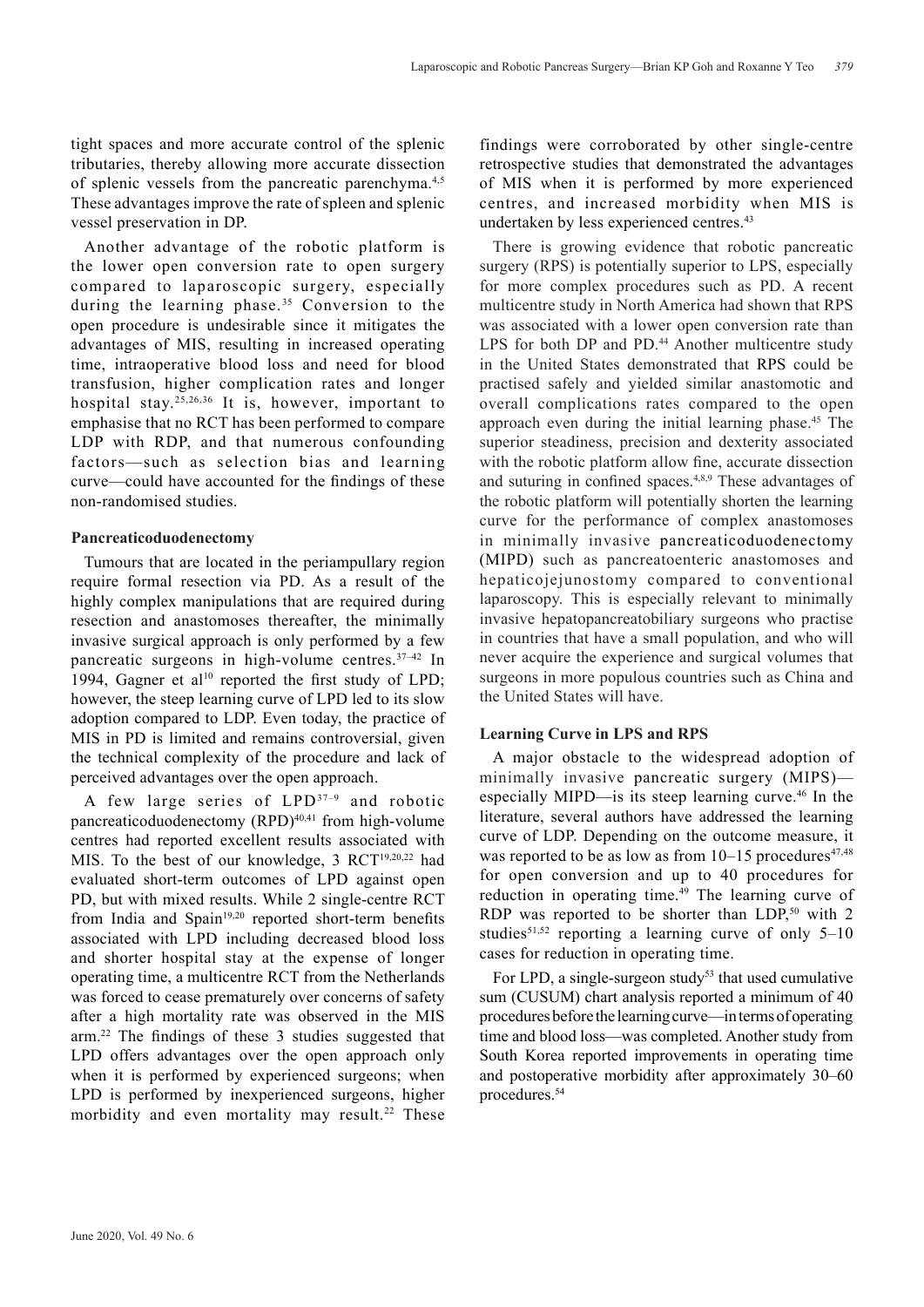Several studies have analysed the learning curve of RPD. The learning curve of a surgeon—in terms of operating time—was reported to range from between  $10-33$  procedures.<sup>52,55</sup> For institutions, the learning curve—in terms of blood loss and conversion rate was shown to improve after 20 procedures, and 20–80 procedures were needed before an improvement in operating time was seen.56–8

The varied findings of different studies have highlighted the difficulty in defining the learning curve of a surgical procedure including MIPS. Various factors can affect this "magic number", including the statistical method used (such as CUSUM), outcome measure (such as blood loss, operating time, morbidity and conversion rate), single surgeon vs institutional data, study cohort size and the surgeon's proficiency and experience in MIS and open surgery.<sup>46</sup> Consequently, it is almost impossible to determine the exact number of procedures that are required to complete the learning curve in order to achieve proficiency. It is also very unlikely that the personal learning curves of surgeons will be uniform across indivduals.<sup>46</sup>

The inverse association between institution volume and surgical outcomes is well documented in complex surgeries such as pancreatic surgery.<sup>23,59,60</sup> The volumeoutcome effect is seen in MIPS, especially MIPD.<sup>61,62</sup> Current data suggest that MIPD is associated with higher mortality in centres that perform <10 cases a year.23,46,61,62 This finding is especially relevant to many institutions whose pancreatic centres do not see a high volume of procedures, unlike those in China and the United States. To bridge the wide gulf between the open approach and MIPD, several surgeons have proposed a hybrid technique for the learning curve. This technique is shown to be a safe approach that allows surgeons to make the transition from open PD to MIPD.<sup>63-6</sup>

### **Limitations of RPS**

Despite the theoretical and potential advantages that robotic surgery offers, its widespread use is limited by its high cost that has curtailed accessibility to the robotic platform.<sup>8</sup> Globally, only a few centres<sup>4,15,31</sup> have reported their experiences with RPS. The high cost of acquiring and maintaining this platform has meant that few surgeons from around the world have regular access to this technology for training purposes. This has led to a lack of familiarity and experience with RPS, and few surgeons are willing to attempt complicated robotic procedures such as RPS. It is worthwhile to highlight that with increased adoption and competition, the costs of new technological applications or devices are likely to decrease exponentially with the passage of time.

### **LPS and RPS in Singapore**

In Singapore, the practice of MIPS had grown in the last decade although most pancreatic surgeries are still being performed using the conventional open approach. Earlier studies had reported exclusively on DP but not PD. In 2009, the first study on LPS was published after it reported on 3 patients who underwent spleen-preserving DP.67 Subsequently, larger series on LDP and RDP were published.33,68 In 2016, the first study on RPS was published after it reported on 3 cases of spleen-saving, vessel-preserving DP in the Singapore General Hospital (SGH).29 In a subsequent update in 2018, SGH reported on its experience with 30 RPS: the open conversion rate was only 3.3% and the major (Clavien-Dindo grade >2) morbidity rate was 23.3% with no mortality. 4 These findings established the feasibility and safety of RPS.

In recent years, several case series on LPD and RPD were published. In 2019, SGH reported its first case series of 7 RPD.<sup>66</sup> In a subsequent report of 27 cases of LPD and  $RPD$ ,<sup>9</sup> it found that the robotic approach allowed surgeons to make the transition from the hybrid approach to the totally MIS approach more quickly in their learning curves. In the same year, Tan et al<sup>65</sup> reported their experience with laparoscopic-assisted pancreaticoduodenectomy (hybrid approach) and described it as a bridge to the totally MIS approach.

Recently, SGH reported its initial experience with 150 MIPS.69 It found a rapid growth in the practice of MIS in the past 6–7 years and >90% of procedures were performed since 2012. It also noted an increase in the number of complex MIPS that were performed such as LPD and RPD. In their recent study on robotic hepatopancreatobiliary surgery in Singapore, Lee et al<sup>70</sup> reported that as of February 2018, 46 RPS including 18 RPD—were performed in 2 institutions across Singapore.

Although the number of MIPS is increasing, $69$  most procedures—especially LPD and RPD—are routinely performed by a small number of surgeons. In a small country such as Singapore, the primary challenge faced by pancreatic surgeons is the steep learning curve of these complex procedures and their low numbers. Possible solutions may include centralisation of major pancreatic surgeries in a single centre and the adoption of robotic surgery that has been shown to shorten the learning curve, especially in PD.<sup>71</sup> Institutions that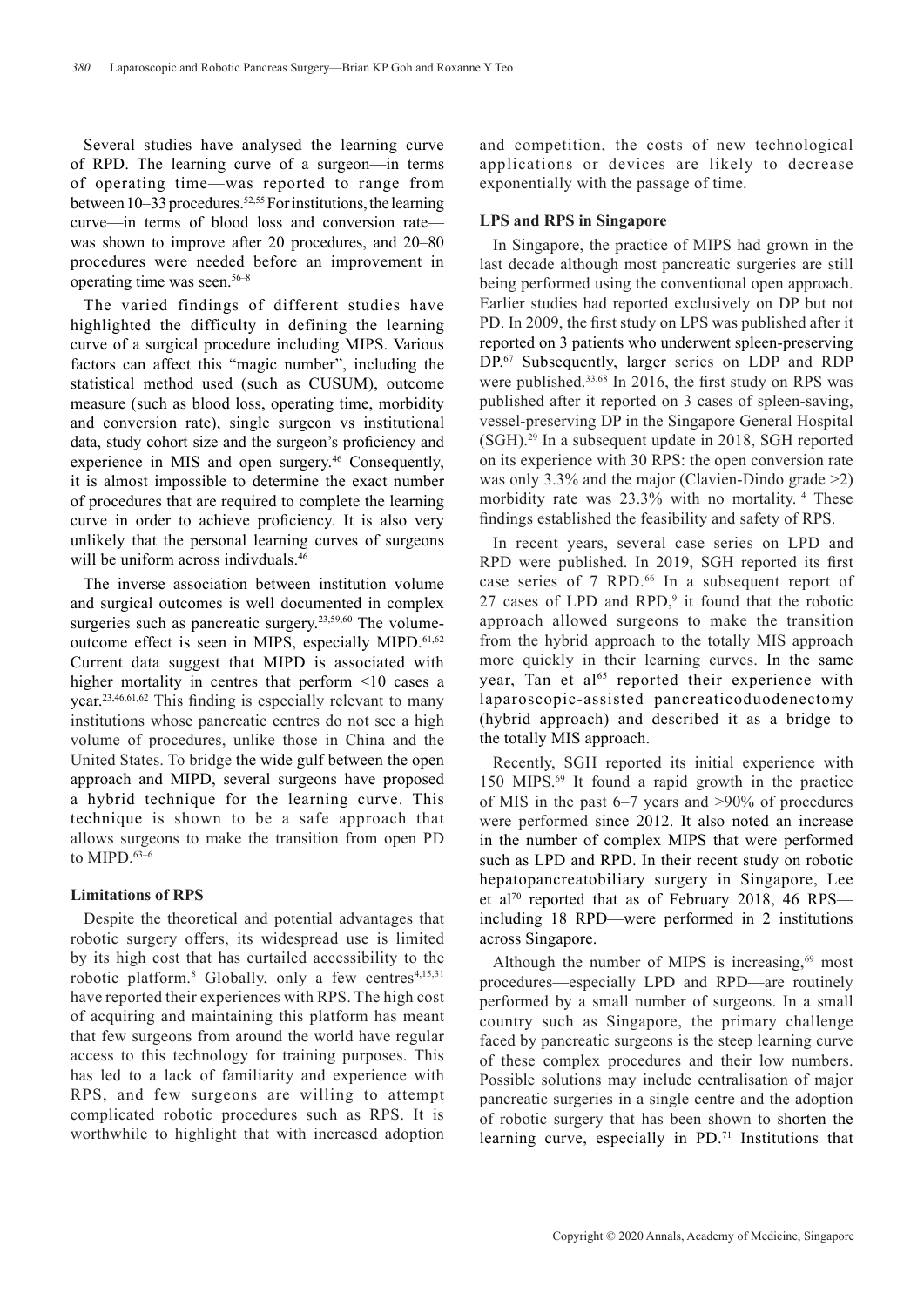have been performing MIPS should be supported and incentivised to encourage more institutions and pancreatic surgeons to practise MIPS. The introduction of dedicated and structured training programmes and availability of expert proctors are also critical to promote LPS and RPS.23

### **Conclusion**

LPS and RPS are rapidly gaining acceptance and practice from around the world and will undoubtedly become the gold standard in pancreatic surgery in the near future, especially in high-volume pancreatic surgery centres. More large and robust RCT are needed to determine whether LPS and RPS can be safely practised globally.

#### **REFERENCES**

- 1. He J, Ahuja N, Makary MA, Cameron JL, Eckhauser FE, Choti MA, et al. 2564 resected periampullary adenocarcinomas at a single institution: trends over three decades. HPB (Oxford) 2014;16:83–90.
- 2. Goh BKP, Tan YM, Chung AYF, Cheow PC, Ong HS, Chan WH, et al. Critical appraisal of 232 consecutive distal pancreatectomies with emphasis on risk factors, outcome, and management of the postoperative pancreatic fistula: a 21-year experience at a single institution. Arch Surg 2008;143:956–65.
- 3. Hartwig W, Gluth A, Hinz U, Koliogiannis D, Strobel O, Hackert T, et al. Outcomes after extended pancreatectomy in patients with borderline resectable and locally advanced pancreatic cancer. Br J Surg 2016;103:1683–94.
- 4. Goh BKP, Low TY, Lee SY, Chan CY, Chung AYF, Ooi LLPJ. Initial experience with robotic pancreatic surgery in Singapore: single institution experience with 30 consecutive cases. ANZ J Surg 2019;89:206–10.
- 5. Teo RYA, Goh BKP. Surgical resection of pancreatic neuroendocrine neoplasm by minimally invasive surgery—the robotic approach? Gland Surg 2018;7:1–11.
- 6. Leong QM, Kim SH. Robot-assisted rectal surgery for malignancy: a review of current literature. Ann Acad Med Singapore 2011;40:460–6.
- 7. Ng JS, Fong YF, Tong PS, Yong EL, Low JJH. Gynaecologic robot-assisted cancer and endoscopic surgery (GRACES) in a tertiary referral centre. Ann Acad Med Singapore 2011;40:208–12.
- 8. Goh BKP, Low TY, Teo JY, Lee SY, Chan CY, Chung AYF, et al. Initial single institution experience with robotic biliary surgery and bilio-enteric anastomosis in Southeast Asia. ANZ J Surg 2019; 89:E142–6.
- 9. Goh BKP, Low TY, Kam JH, Lee SY, Chan CY. Initial experience with laparoscopic and robotic surgery for the treatment of periampullary tumours: single institution experience with the first 30 consecutive cases. ANZ J Surg 2019;89:E137–41.
- 10. Gagner M, Pomp A. Laparoscopic pylorus—preserving pancreatoduodenectomy. Surg Endosc 1994;8:408–10.
- 11. Peng L, Lin S, Li Y, Xiao W. Systematic review and meta-analysis of robotic vs open pancreaticoduodenectomy. Surg Endosc 2017;31:3085–97.
- 12. Mehrabi A, Hafezi M, Arvin J, Esmaeilzadeh M, Garoussi C, Emami G, et al. A systematic review and meta-analysis of laparoscopic versus open distal pancreatectomy for benign and malignant lesions of the pancreas: it's time to randomize. Surgery 2015;157:45–55.
- 13. Pericleous S, Middleton N, McKay SC, Bowers KA, Hutchins RR. Systematic review and meta-analysis of case-matched studies comparing open and laparoscopic distal pancreatectomy: is it a safe procedure? Pancreas 2012;41:993–1000.
- 14. Venkat R, Edil BH, Schulick RD, Lidor AO, Makary MA, Wolfgang CL. Laparoscopic distal pancreatectomy is associated with significantly less overall morbidity compared to the open technique: a systematic review and meta-analysis. Ann Surg 2012;255:1048–59.
- 15. Kamarajah SK, Bundred JR, Marc OS, Jiao LR, Hilal MA, Manas DM, et al. A systematic review and network meta-analysis of different surgical approaches for pancreaticoduodenectomy. HPB (Oxford) 2020;22:329–39.
- 16. Jusoh AC, Ammori BJ. Laparoscopic versus open distal pancreatectomy: a systematic review of comparative studies. Surg Endosc 2012;26:904–13.
- 17. Nakamura M, Nakashima H. Laparoscopic distal pancreatectomy and pancreatoduodenectomy: is it worthwhile? A meta-analysis of laparoscopic pancreatectomy. J Hepatobiliary Pancreat Sc  $2013:20:421-8$
- 18. Xie K, Zhu YP, Xu XW, Chen K, Yan JF, Mou YP. Laparoscopic distal pancreatectomy is as safe and feasible as open procedure: a meta-analysis. World J Gastroenterol 2012;18:1959–67.
- 19. Palanivelu C, Senthilnathan P, Sabnis SC, Babu NS, Gurumurthy SS, Vijai NA, et al. Randomized clinical trial of laparoscopic versus open pancreatoduodenectomy for periampullary tumours. Br J Surg 2017;104:1443–50.
- 20. Poves I, Burdío F, Morató O, Iglesias M, Radosevic A, Ilzarbe L, et al. Comparison of perioperative outcomes between laparoscopic and open approach for pancreatoduodenectomy: the PADULAP randomized controlled trial. Ann Surg 2018;268:731–9.
- 21. De Rooij T, Van Hilst J, Van Santvoort H, Boerma D, van den Boezem P, Daams F, et al. Minimally invasive versus open distal pancreatectomy (LEOPARD): a multicenter patient-blinded randomized controlled trial. Ann Surg 2019;269:2–9.
- 22. Van Hilst J, De Rooij T, Bosscha K, Brinkman DJ, Van Dieren S, Dijkgraaf MG, et al. Laparoscopic versus open pancreatoduodenectomy for pancreatic or periampullary tumours (LEOPARD-2): a mulitcentre, patient-blinded, randomised controlled phase 2/3 trial. Lancet Gastroenterol Hepatol 2019;4:199–207.
- 23. Asbun HJ, Moekotte AL, Vissers FL, Kunzler F, Cipriani F, Alseidi A, et al. The Miami International Evidence-based Guidelines for minimally invasive pancreas resection. Ann Surg 2020;271:1–14.
- 24. Goh BKP, Kabir T, Koh YX, Teo JY, Lee SY, Kam JH, et al. External validation of the Japanese difficulty scoring system for minimally-invasive distal pancreatectomies. Am J Surg 2019; 218:967–71.
- 25. Lee SY, Allen PJ, Sadot E, D'Angelica MI, DeMatteo RP, Fong Y, et al. Distal pancreatectomy: a single institution's experience in open, laparoscopic, and robotic approaches. J Am Coll Surg 2015;220:18–27.
- 26. Gavriilidis P, Roberts KJ, Sutcliffe RP. Comparison of robotic vs laparoscopic vs open distal pancreatectomy. A systematic review and network meta-analysis. HPB (Oxford) 2019;21:1268–76.
- 27. Klompmaker S, De Rooij T, Koerkamp BG, Shankar AH, Siebert U, Besselink MG, et al. International validation of reduced major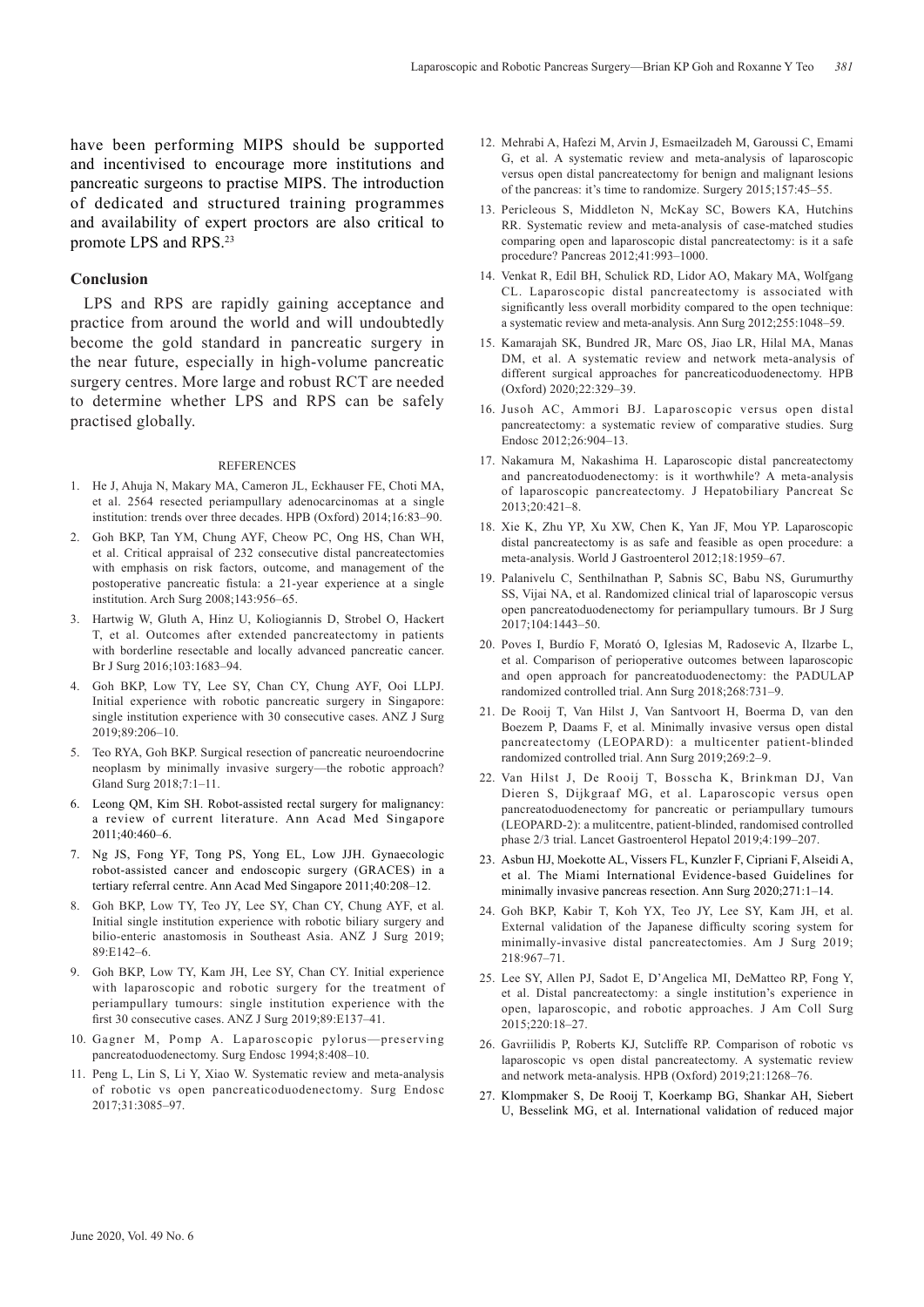morbidity after minimally invasive distal pancreatectomy compared with open pancreatectomy. Ann Surg 2019;doi:10.1097/ SLA.0000000000003659.

- 28. Cienfuegos JA, Salguero J, Núñez-Córdoba JM, Ruiz-Canela M, Benito A, Ocaña S, et al. Short- and long-term outcomes of laparoscopic organ-sparing resection in pancreatic neuroendocrine tumors: a single-center experience. Surg Endosc 2017;31:3847–57.
- 29. Goh BKP, Wong JS, Chan CY, Cheow PC, Ooi LLPJ, Chung AYF. First experience with robotic spleen-saving vessel-preserving distal pancreatectomy in Singapore: a report of three consecutive cases. Singapore Med J 2016;57:464–9.
- 30. Jain G, Chakravartty S, Patel AG. Spleen-preserving distal pancreatectomy with and without splenic vessel ligation: a systematic review. HPB (Oxford) 2013;15:403–10.
- 31. Hu YH, Qin YF, Yu DD, Li X, Zhao YM, Kong DJ, et al. Meta-analysis of short-term outcomes comparing robot-assisted and laparoscopic distal pancreatectomy. J Comp Eff Res 2020;9:201–18.
- 32. Kang CM, Kim DH, Lee WJ, Chi HS. Conventional laparoscopic and robot-assisted spleen-preserving pancreatectomy: does Da Vinci have clinical advantages? Surg Endosc 2011;25:2004-9.
- 33. Goh BKP, Chan CY, Soh HL, Lee SY, Cheow PC, Chow PKH, et al. A comparison between robotic-assisted laparoscopic distal pancreatectomy versus laparoscopic distal pancreatectomy. Int J Med Robot 2017;13:doi:10.1002/rcs.1733.
- 34. Liu R, Liu Q, Zhao ZM, Tan XL, Gao YX, Zhao GD. Robotic versus laparoscopic distal pancreatectomy: a propensity score-matched study. J Surg Oncol 2017;116:461–9.
- 35. Niu X, Yu B, Yao L, Tian J, Guo T, Ma S, et al. Comparison of surgical outcomes of robot-assisted laparoscopic distal pancreatectomy versus laparoscopic and open resections: a systematic review and metaanalysis. Asian J Surg 2019;42:32–45.
- 36. Chen S, Zhan Q, Chen JZ, Jin JB, Deng XX, Chen H, et al. Robotic approach improves spleen-preserving rate and shortens postoperative hospital stay of laparoscopic distal pancreatectomy: a matched cohort study. Surg Endosc 2015;29:3507–18.
- 37. Palanivelu C, Rajan PS, Rangarajan M, Vaithiswaran V, Senthilnathan P, Parthasarathi R, et al. Evolution in techniques of laparoscopic pancreaticoduodenectomy: a decade long experience from a tertiary center. J Hepatobiliary Pancreat Surg 2009;16:731–40.
- 38. Kendrick ML, Cusati D. Total laparoscopic pancreaticoduodenectomy: feasibility and outcome in an early experience. Arch Surg 2010;145:19–23.
- 39. Song KB, Kim SC, Lee W. Laparoscopic pancreaticoduodenectomy for periampullary tumors: lessons learned from 500 consecutive patients in a single center. Surg Endosc 2020;34:1343–52.
- 40. Zureikat AH, Beane JD, Zenati MS, Abbas AIA, Boone BA, Moser AJ, et al. 500 minimally invasive robotic pancreatoduodenectomies: one decade of optimizing performance. Ann Surg 2019;doi:10.1097/ SLA.0000000000003550.
- 41. Shi Y, Wang W, Qiu W, Zhao S, Wang J, Weng Y, et al. Learning curve from 450 cases of robot-assisted pancreaticoduodenectomy in a high-volume pancreatic center: optimization of operative procedure and a retrospective study. Ann Surg 2019;doi:10.1097/ SLA.0000000000003664.
- 42. Liu R, Zhao GD, Tang WB, Zhang KD, Zhao ZM, Gao YX, et al. A single-team experience with robotic pancreatic surgery in 1010 cases. Nan Fang Yi Ke Da Xue Xue Bao 2018;38:130–4.
- 43. Dokmak S, Ftériche FS, Aussilhou B, Bensafta Y, Lévy P, Ruszniewski P, et al. Laparoscopic pancreaticoduodenectomy should not be routine for resection of periampullary tumors. J Am Coll Surg 2015;220:831–8.
- 44. Nassour I, Wang SC, Porembka MR, Yoop AC, Choti MA, Ausgustine MM, et al. Robotic versus laparoscopic pancreaticoduodenectomy: a NSQIP analysis. J Gastrointest Surg 2017;21:1784–92.
- 45. Watkins AA, Kent TS, Gooding WE, Boggi U, Chalikonda S, Kendrick ML, et al. Multicenter outcomes of robotic reconstruction during the early learning curve for minimally-invasive pancreaticoduodenectomy. HPB (Oxford) 2018;20:155–65.
- 46. Moekotte AL, Rawashdeh A, Asbun HJ, Coimbra FJ, Edil BH, Jarufe N, et al. Safe implementation of minimally invasive pancreas resection: a systematic review. HPB (Oxford) 2020;22:637–48.
- 47. Braga M, Ridolfi C, Balzano G, Castoldi R, Pecorelli N, Di Carlo V. Learning curve for laparoscopic distal pancreatectomy in a high-volume hospital. Updates Surg 2012;64:179–83.
- 48. Hua Y, Javed AA, Burkhart RA, Makary MA, Weiss MJ, Wolfgang CL, et al. Preoperative risk factors for conversion and learning curve of minimally invasive distal pancreatectomy. Surgery 2017;162:1040–7.
- 49. Dokmak S, Ftériche FS, Aussilhou B, Lévy P, Ruszniewski P, Cros J, et al. The largest European single-center experience: 300 laparoscopic pancreatic resections. J Am Coll Surg 2017;225:226–34.
- 50. Daouadi M, Zureikat AH, Zenati MS, Choudry H, Tsung A, Bartlett DL, et al. Robot-assisted minimally invasive distal pancreatectomy is superior to the laparoscopic technique. Ann Surg 2013;257:128–32.
- 51. Napoli N, Kauffmann EF, Perrone VG, Miccoli M, Brozzetti S, Boggi U. The learning curve in robotic distal pancreatectomy. Updates Surg 2015;67:257–64.
- 52. Takahashi C, Shridhar R, Huston J, Meredith K. Outcomes associated with robotic approach to pancreatic resections. J Gastrointest Oncol 2018;9:936–41.
- 53. Wang M, Meng L, Cai Y, Li Y, Wang X, Zhang Z, et al. Learning curve for laparoscopic pancreaticoduodenectomy: a CUSUM analysis. J Gastrointest Surg 2016;20:924–35.
- 54. Kim SC, Song KB, Jung YS, Kim YH, Park DH, Lee SS, et al. Shortterm clinical outcomes for 100 consecutive cases of laparoscopic pylorus-preserving pancreatoduodenectomy: improvement with surgical experience. Surg Endosc 2013;27:95–103.
- 55. Napoli N, Kauffmann EF, Palmeri M, Miccoli M, Costa F, Vistoli F, et al. The learning curve in robotic pancreaticoduodenectomy. Dig Surg 2016;33:299–307.
- 56. Boone BA, Zenati M, Hogg ME, Steve J, Moser AJ, Bartlett DL, et al. Assessment of quality outcomes for robotic pancreaticoduodenectomy: identification of the learning curve. JAMA Surg 2015;150:416–22.
- 57. Chen S, Chen JZ, Zhan Q, Deng XX, Shen BY, Peng CH, et al. Robot-assisted laparoscopic versus open pancreaticoduodenectomy: a prospective, matched, mid-term follow-up study. Surg Endosc 2015;29:3698–711.
- 58. Shyr BU, Chen SC, Shyr YM, Wang SE. Learning curves for robotic pancreatic surgery—from distal pancreatectomy to pancreaticoduodenectomy. Medicine (Baltimore) 2018;97:e13000.
- 59. Van Heek NT, Kuhlmann KFD, Scholten RJ, de Castro SMM, Busch ORC, Van Gulik TM, et al. Hospital volume and mortality after pancreatic resection: a systematic review and an evaluation of intervention in the Netherlands. Ann Surg 2005;242:781–90.
- 60. Schmidt CM, Turrini O, Parikh P, House MG, Zyromski NJ, Nakeeb A, et al. Effect of hospital volume, surgeon experience, and surgeon volume on patient outcomes after pancreaticoduodenectomy. Arch Surg 2010;145:634–40.
- 61. Sharpe SM, Talamonti MS, Wang CE, Prinz RA, Roggin KK, Bentrem DJ, et al. Early national experience with laparoscopic pancreaticoduodenectomy for ductal adenocarcinoma: a comparison of laparoscopic pancreaticoduodenectomy and open